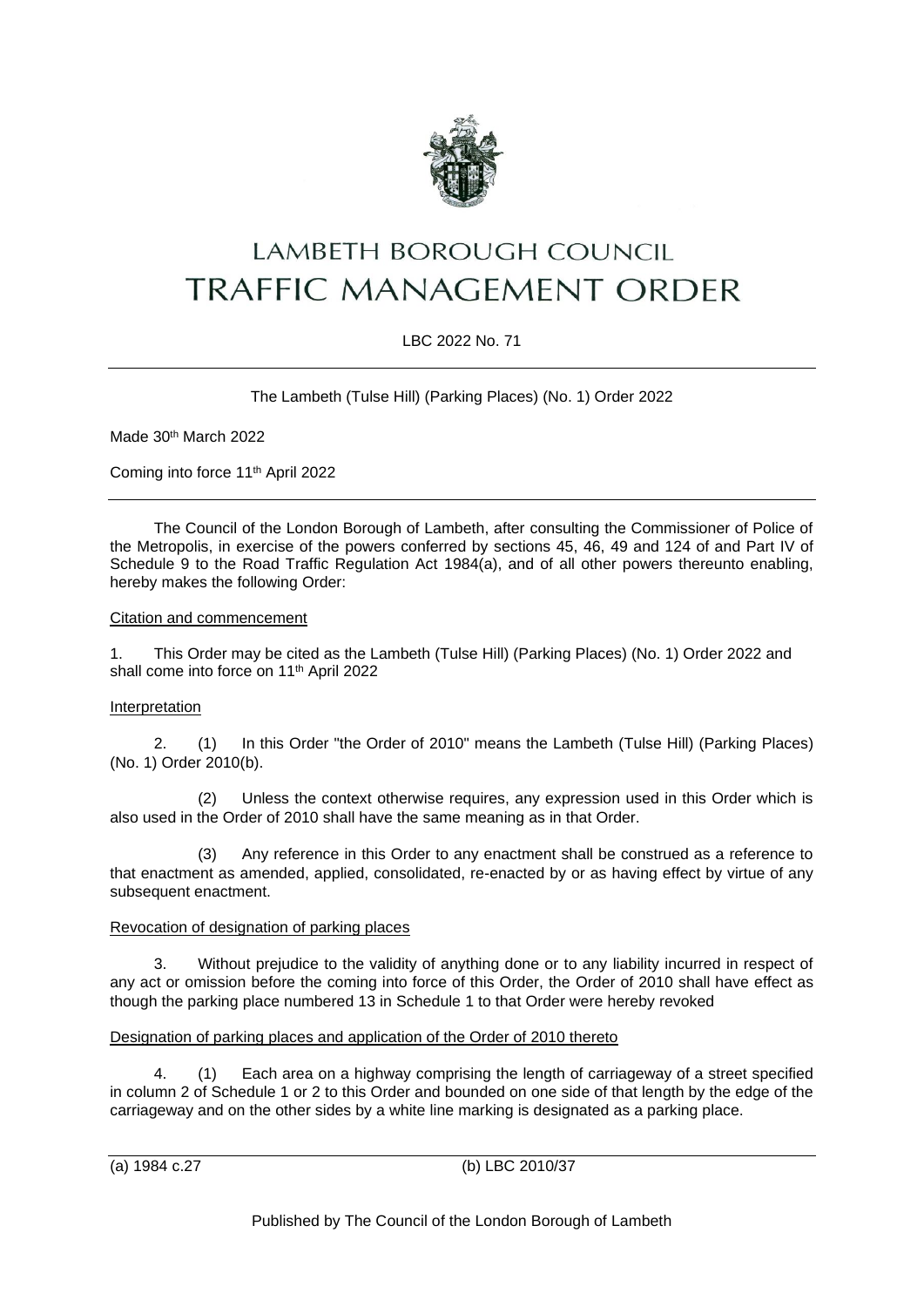(2) The reference in this Article to a white line marking shall be construed as a reference to the white line marking (either broken or continuous) provided for in Schedule 7 to the Traffic Signs Regulations and General Directions 2016(a) or, if applicable, authorised by the Secretary of State by virtue of section 64 of the Road Traffic Regulation Act 1984.

(3) The provisions of the Order of 2010 (other than Articles 3 and 16) shall apply to the areas designated as parking places by this Order as if in those provisions any reference to a parking place included a reference to the areas designated as parking places by this Order and as if any reference to Schedule 1 to the Order of 2010 included a reference to Schedule 1 to this Order.

### Placing of traffic signs, etc.

- 5. The Council shall:
	- (a) place and maintain traffic signs indicating the limits of the parking places referred to in Schedule 1 or 2 to this Order;
	- (b) place and maintain in or in the vicinity of the parking place referred to in Schedule 1 and 2 to this Order traffic signs indicating that such parking places may be used during the permitted hours for the leaving only of the vehicles specified in Article 4(2) and 4(4) respectively of the Order of 2010;
	- (c) carry out such other work as is reasonably required for the purposes of the satisfactory operation of the parking place referred to in the Schedule to this Order.

#### Amendments to the Order of 2010

6. Without prejudice to the validity of anything done or to any liability incurred in respect of any act or omission before the coming into force of this Order, the Order of 2010 shall have effect as though:

(a) in Article 2(1) to that Order, in the meanings assigned to the expressions "electronic car club permit", "hard copy car club permit" and "validate", for the text "Schedule 1, 2, 3, 4 or 4A" there were substituted the text "Schedule 1, 2, 3, 4, 4A or 4B";

(b) in Article 3(1)(a) of that Order, for the text "Schedule 1, 2, 3, 4 or 4A" there were substituted the text "Schedule 1, 2, 3, 4, 4A or 4B";

(c) in Article 3(1)(b) of that Order, for the text "Schedule 1, 2, 3, 4 or 4A" there were substituted the text "Schedule 1, 2, 3, 4, 4A or 4B";

(a) S.I. 2016/362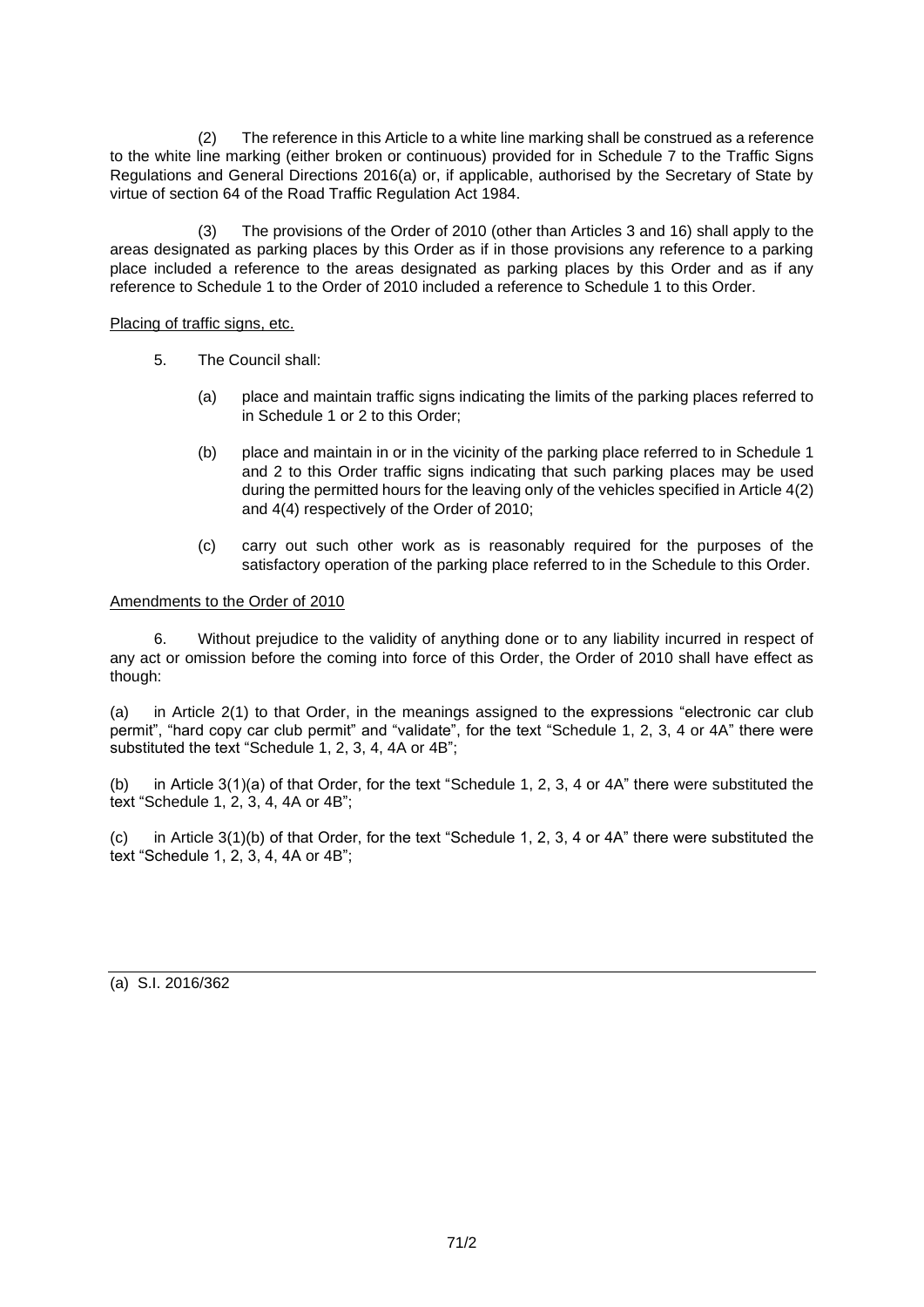(d) there were added as Article 4(4) to that Order, the following:

"(4) Each parking place referred to in Schedule 4B may be used, subject to the provisions of this Order, for the leaving during the permitted hours of such vehicles of the class specified in paragraph (1) of this Article:-

- (a) as display in the manner specified in Article 5(4)(a) either a valid hard copy resident's permit, a valid hard copy business permit, a valid hard copy car club permit, a valid hard copy teacher's permit, a valid hard copy visitor's permit or a valid hard copy trade permit, issued in respect of that vehicle; or
- (b) in respect of which there has been granted either an electronic resident's permit, an electronic business permit, an electronic car club permit, a flexible car club permit, an electronic teacher's permit, an electronic visitor's permit or an electronic trade permit and a hand-held device shows the indication specified in Article 5(4)(b),

provided that the electrical storage battery of that vehicle is in the process of being charged from a mains electrical source adjacent to that parking place.";

(e) there were added as Article 5(4) to that Order, the following:

"(4) At all times during which a vehicle is left in a parking place referred to in Schedule 4B during the permitted hours:-

- (a) it shall display either a valid hard copy resident's permit, a valid hard copy business permit, a valid hard copy car club permit, a valid hard copy teacher's permit, a valid hard copy health care permit, a valid hard copy visitor's permit or a valid hard copy trade permit, issued in respect of that vehicle, so that all the particulars on that hard copy resident's permit, that hard copy business permit, that hard copy car club permit, that hard copy teacher's permit, that hard copy health care permit, that hard copy visitor's permit or that hard copy trade permit, as the case may be, are clearly visible from outside that vehicle and from the front or nearside of that vehicle; or
- (b) there shall be an indication on a hand-held device that either an electronic resident's permit, an electronic business permit, an electronic car club permit, a flexible car club permit, an electronic teacher's permit, an electronic health care permit, an electronic visitor's permit or an electronic trade permit has been granted in respect of that vehicle and the permit is valid.";

(f) in Article 12(1)(a) of that Order, for the text "Schedule 1, 2, 3, 4 or 4A" there were substituted the text "Schedule 1, 2, 3, 4, 4A or 4B";

- (g) immediately following paragraph (c) of Article 16 of that Order, there were added the following:
	- "(cc) place and maintain in or in the vicinity of each parking place referred to in Schedule 4B traffic signs indicating that such parking place may be used during the permitted hours for the leaving of the vehicles specified in Article  $4(4)$ ;";

(h) in Article 20(3) of that Order, for the text "Schedule 1 or 3" there were substituted the text "Schedule 1, 3 or 4B";

(i) for Article 23 of that Order, there were substituted the following:

"23. (1) No vehicle in respect of which payment of the parking charge has been made using the electronic payment system in accordance with the provisions of Article 18, and which has been taken away from a parking place referred to in Schedule 2, 4 or 4A during the permitted hours, shall, until the expiration of 1 hour from the time that vehicle was taken away, again be left in that parking place during the permitted hours.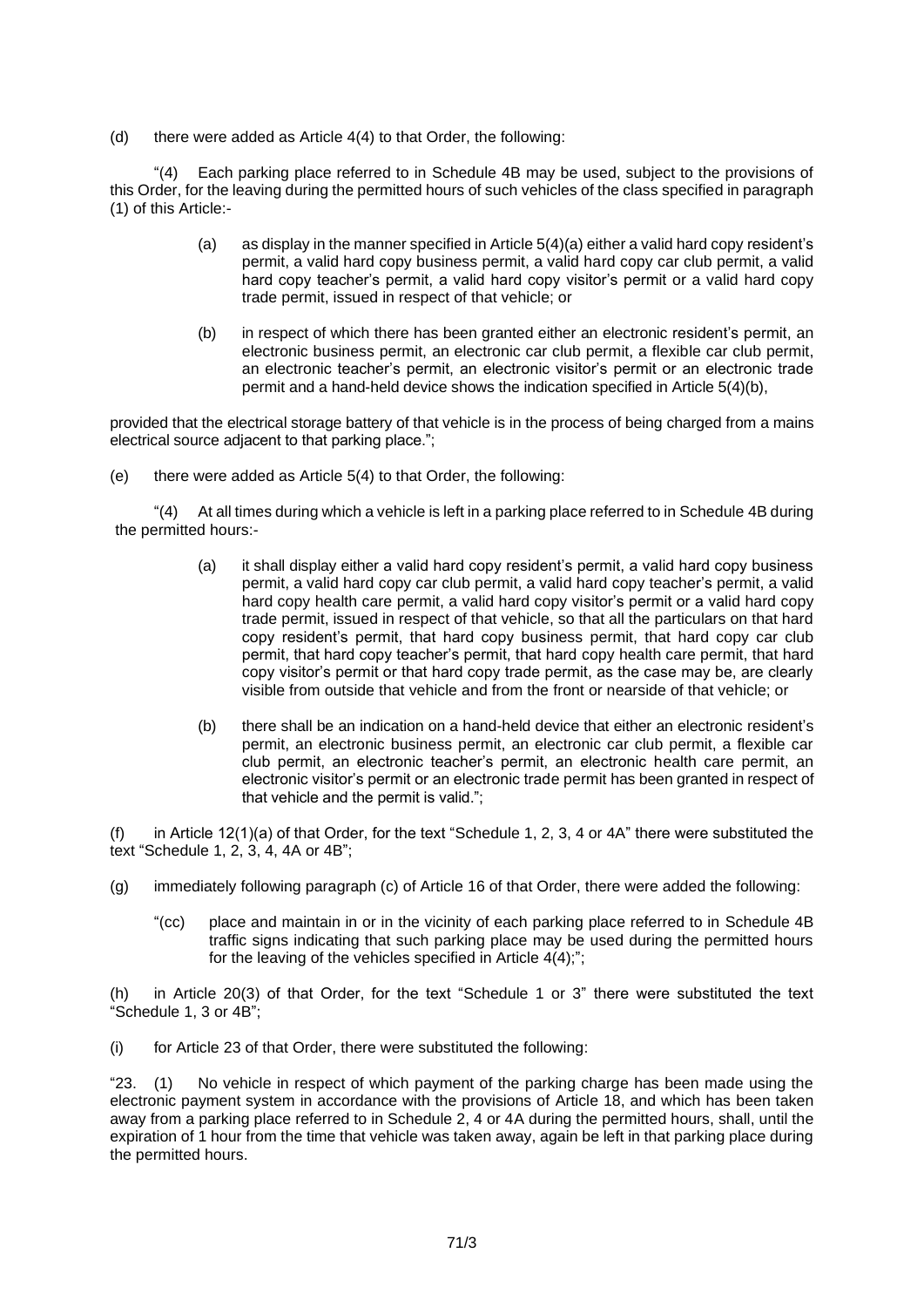(2) No vehicle which has been taken away from a parking place referred to in Schedule 4B during the permitted hours, shall, until the expiration of 2 hours from the time that vehicle was taken away, again be left in that parking place during the permitted hours.";

(j) in Article 24(3) of that Order, for the text "Schedule 1, 2, 3, 4 or 4A" there were substituted the text "Schedule 1, 2, 3, 4, 4A or 4B";

 $(k)$  in Article 25(3)(a) of that Order, for the text "Schedule 2, 4 or 4A" there were substituted the text "Schedule 2, 4, 4A or 4B";

(l) in Article 25(3)(b) of that Order, for the text "Schedule 2, 4 or 4A" there were substituted the text "Schedule 2, 4, 4A or 4B";

(m) in Article 26(3) of that Order, for the text "Schedule 1, 2, 3, 4 or 4A" there were substituted the text "Schedule 1, 2, 3, 4, 4A or 4B";

(n) in Article 27(3) of that Order, for the text "Schedule 1, 2, 3, 4 or 4A" there were substituted the text "Schedule 1, 2, 3, 4, 4A or 4B";

(o) in Article 28(3) of that Order, for the text "Schedule 2, 4 or 4A" there were substituted the text "Schedule 2, 4, 4A or 4B";

(p) in Article 29(3) of that Order, for the text "Schedule 2, 4 or 4A" there were substituted the text "Schedule 2, 4, 4A or 4B";

(q) in Article 30(4) of that Order, for the text "Schedule 1, 2, 3, 4 or 4A" there were substituted the text "Schedule 1, 2, 3, 4, 4A or 4B"; and

(r) there were added as Schedule 4B to that Order and the heading to that Schedule, the Schedule and the heading to that Schedule set out in Schedule 2 to this Order:

Dated this \*\*\* day of \*\*\* 202\*.

Ben Stevens Highway Network Manager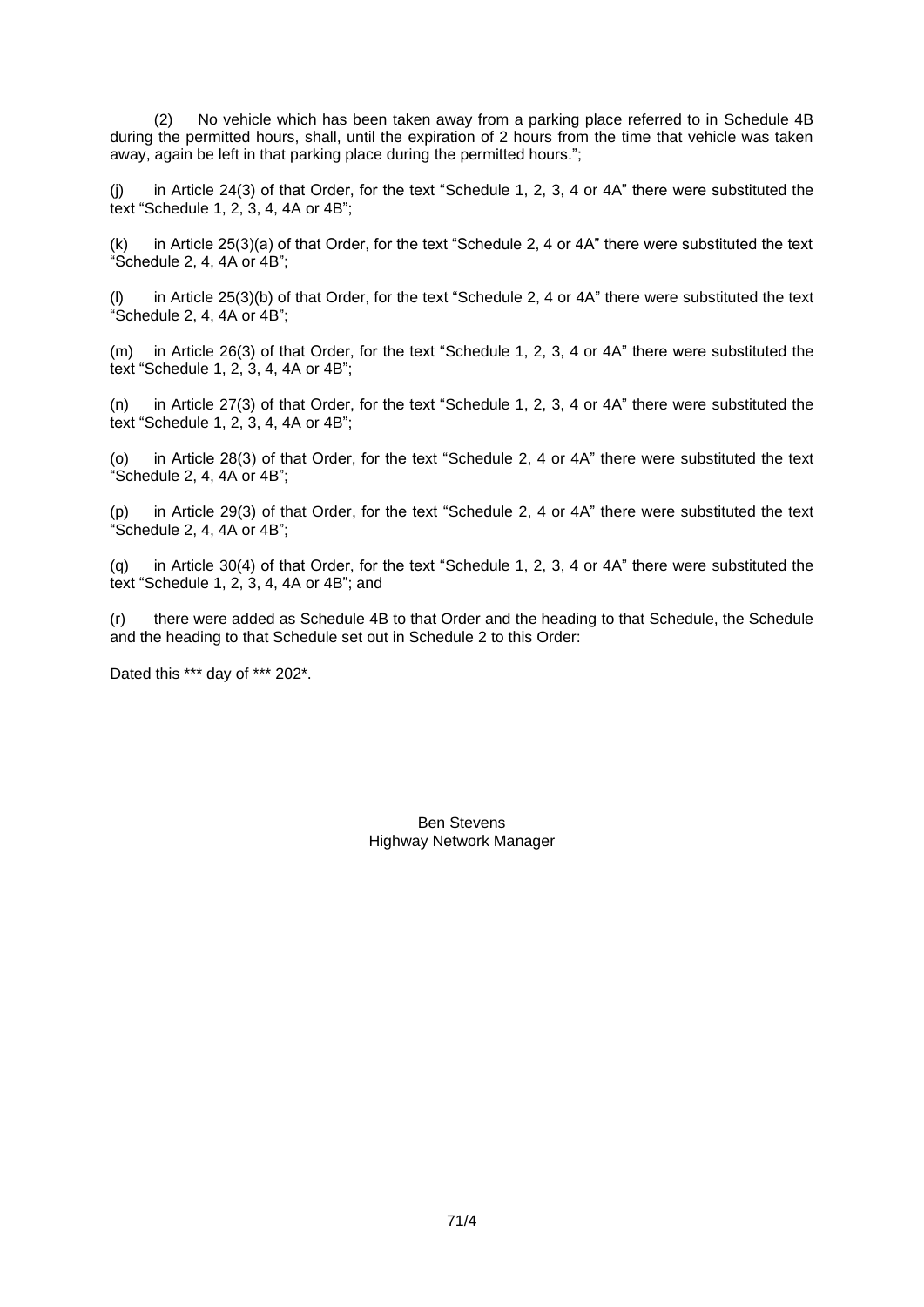#### SCHEDULE 1 (see Article 4)

IN RELATION TO A PARKING PLACE REFERRED TO IN THIS SCHEDULE THE EXPRESSION "PERMITTED HOURS" MEANS THE PERIOD BETWEEN 8.30 A.M. AND 6.30 P.M. ON MONDAYS TO FRIDAYS INCLUSIVE, ANY SUCH DAY NOT BEING CHRISTMAS DAY, GOOD FRIDAY OR A BANK HOLIDAY.

PARKING PLACES IN WHICH A VEHICLE MAY BE LEFT DURING THE PERMITTED HOURS PROVIDED THE VEHICLE DISPLAYS EITHER A VALID HARD COPY RESIDENT'S PERMIT, A VALID HARD COPY CAR CLUB PERMIT, A VALID HARD COPY VISITOR'S PERMIT OR A VALID HARD COPY TRADE PERMIT, ISSUED IN RESPECT OF THAT VEHICLE, OR THERE APPEARS ON A HAND-HELD DEVICE AN INDICATION THAT AN ELECTRONIC VERSION OF ONE OF THOSE PERMITS OR A FLEXIBLE CAR CLUB PERMIT HAS BEEN GRANTED IN RESPECT OF THAT VEHICLE AND THE PERMIT IS VALID.

| No. of<br>parking<br>place | Designated parking place                                                                                                                                                                                             | Special<br>manner of<br>standing |
|----------------------------|----------------------------------------------------------------------------------------------------------------------------------------------------------------------------------------------------------------------|----------------------------------|
|                            |                                                                                                                                                                                                                      | 3                                |
| $\star$                    | BERWYN ROAD, the north-west side, from a point 2.2 metres north-east of<br>the common boundary of Nos. 2 and 4 Berwyn Road to a point 0.4 metres<br>north-east of the common boundary of Nos. 18 and 20 Berwyn Road. |                                  |